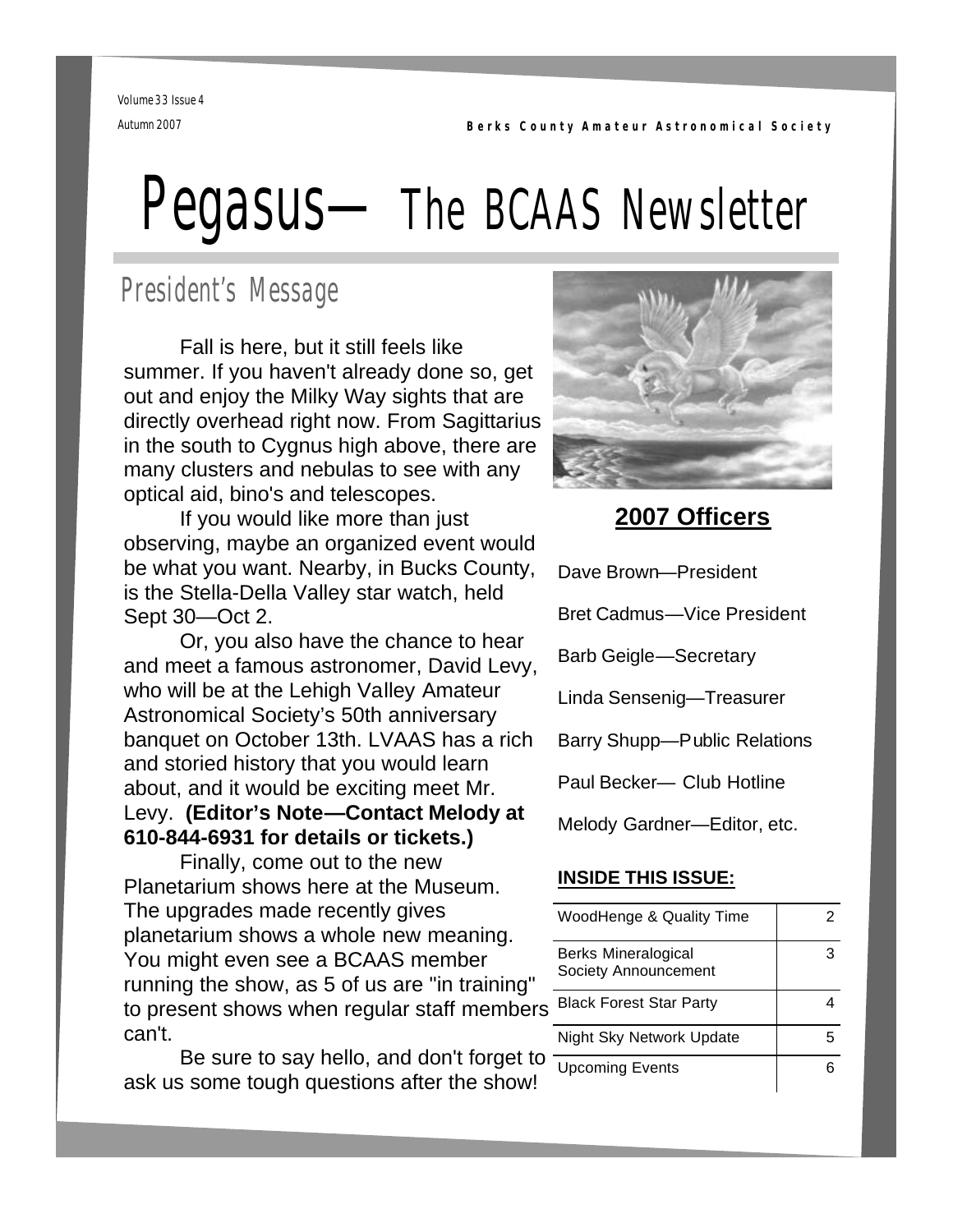#### PAGE 2

## WoodHenge Submitted by Gary Shugar

Woodhenge, Cahokia, Another Ancient Observatory: What makes them think that?

 In the Native American mound city of Cahokia, in current Illinois near St. Louis, there is a 410 foot diameter circle of 48 post holes. Two of the posts are on a north-south line and two on an east-west line. This obviously was a circle of posts used for ceremonial purposes. It has also been claimed that this was a solar observatory. What would make scientists think that?

A 49<sup>th</sup> post was located 5 feet to the east of the center. Why is the post off center? It turns out that, as a result of this displacement, if one stands by the displaced pole the sun rises immediately behind the 4<sup>th</sup> pole to the right of the east pole on the winter solstice. The sun rises behind the 4<sup>th</sup> pole to the left of the east pole on the summer solstice.

 By my calculations, the angle of these poles is off by only 0.09 degrees. Of course the east pole would mark the equinoxes. It is hard to believe that this offset could have any other purpose, so here we have another ancient American astronomical observatory.





# Quality Time Submitted by Dave Brown

 As your grow older and your children grow to adulthood, life's busy schedules makes it harder to spend time with them. Special events do come along though, and one such was a Total Eclipse of the Moon in the early morning hours of August 28, 2007.

 My son Dan and I went to the flying field that morning, arriving there at 4:45 am. With camera and binoculars, we watched the shadow slowly envelope the Moon in the west, and saw the Orion nebula through the bino's in the east. Dan attempted a series of eclipse photos, capturing the sequence from bright Moon to the ruddy red totality. Some of these photos will hopefully make our website.

 Having observed from the flying field many times in the evening, this morning experience was unique. First, there were **NO** fireworks! Seems every time I'm up there, someone is shooting them off. Instead, by 5:15, we had a chorus of what we called "dueling chickens". From at least 3 different directions, roosters were proclaiming dawn, although dawn was still an hour away.

 The Moon from our vantage point was just over the roof of the "Barnstormers" pavilion, and by the time totality came at 5:52 am, the glow of the rising sun quickly made it vanish from view, leaving a beautiful valley spread before us, with fog covered ridges and trees. Dan photographed a panorama of the valley, preserving a lasting image of that morning for us to remember.

**Minus the chickens.**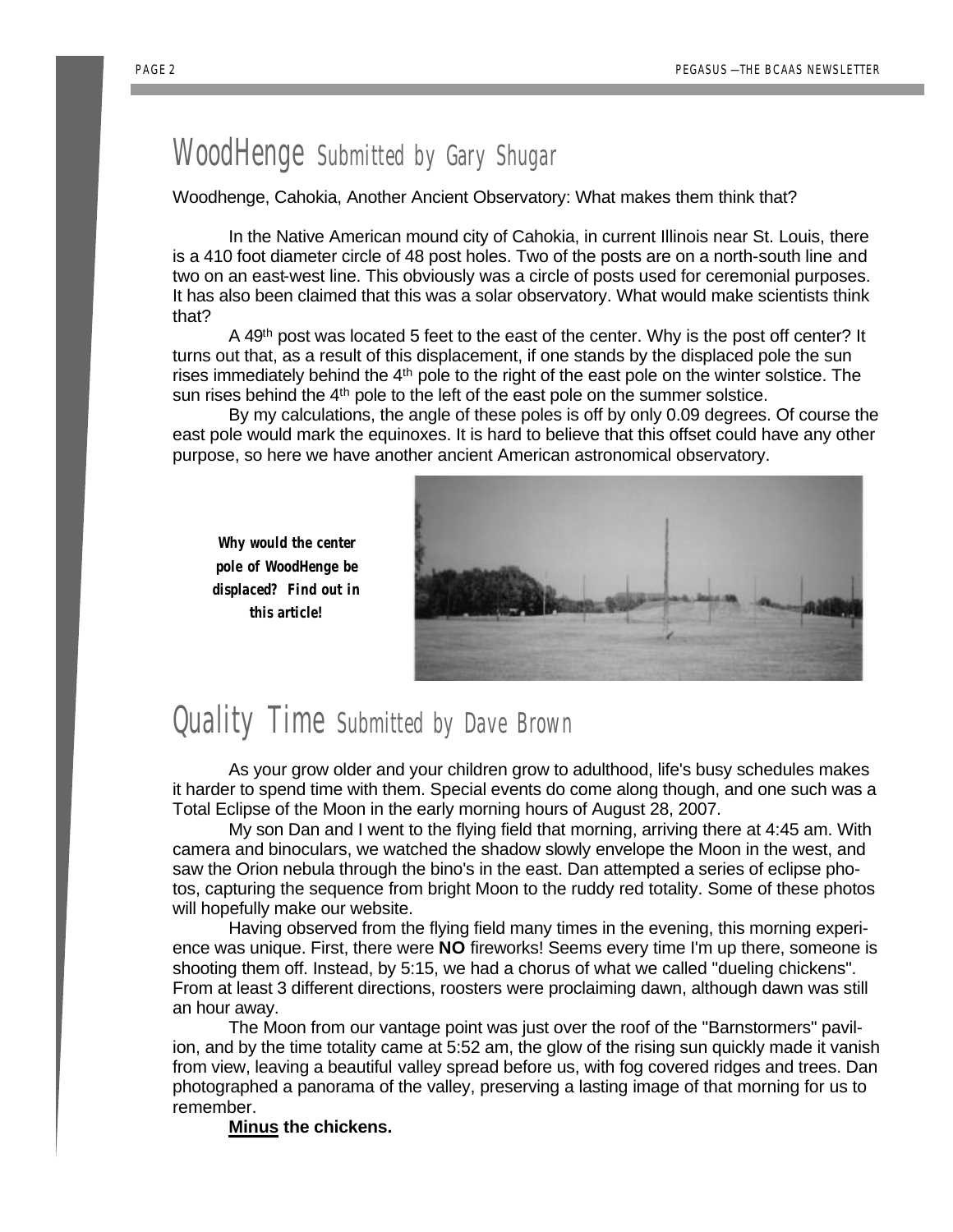# Berks Mineralogical Society Announcement Submitted by Bret Cadmus

On Tuesday November 13, the Berks Mineralogical Society and the Mengel Natural History Society will be sponsoring a joint meeting to be held in the museum's auditorium (7:30 PM). The speaker will be Dr. Stan Mertzman from F&M College. The topic is somewhat familiar to those of us in astronomy, but the other clubs don't have BCAAS' knowledge of Mars. Below is a write-up of his talk.

From: Stan Mertzman

Re: Details for talk November 13, 2007

Over the past decade much new information concerning the surface features and topography of Mars has become available from very successful missions that inserted orbiting satellites around the "red planet". Tantalizingly, a wealth of circumstantial evidence was found amongst the surficial features on Mars that supported the presence of an aqueous fluid phase on the Martian surface at some time in the past. What could compositional and mineralogical data concerning the rocks on the surface of Mars tell us about the origin of Mars?

Mars exploration rovers Spirit and Opportunity successfully landed on opposite sides of Mars relatively near the equatorial plane during January 2004. Each had on board an alpha particle x-ray spectrometer (APXS), a Mössbauer spectrometer, and an infrared spectrometer, the former instrument to measure the abundances of chemical elements and the latter two instruments to identify the mineral constituents of Martian rocks and soils. Unaltered igneous rocks investigated on Mars, mainly by the rover Spirit, are dominated by the silicate minerals pyroxene, plagioclase feldspar, and olivine, quite similar to the mineralogy of the most common rock found on Earth: basalt. However, Opportunity at Meridiani Planum encountered layered sedimentary rock sequences at Eagle and Endurance craters that consist of two dominant fractions, one derived from a basaltic parent material and a second from in situ precipitation of briny fluid. Minerals crystallizing from this solution include jarosite, an Fe-rich hydrated sulfate mineral that has an alkali metal cation site occupied by K and Na, one or more magnesium sulfate minerals, which may or may not be hydrated, and hematite (Fe2O3). The implication is the liquid water must have been abundant at this Meridiani Planum site at some point in time in the history of Mars. The presence of jarosite is also very important from a chronological point of view as well. Since jarosite contains some amount of potassium, the stage is set for the determination of a 40K > 40Ar age date that ought to confirm the time of formation of jarosite near the Martian surface. This age date will make firm the time in Martian history when water was at the very least locally abundant. Presently evidence suggests this wet period was several billions of years ago.

## **"...liquid water must have been abundant...in the history of Mars."**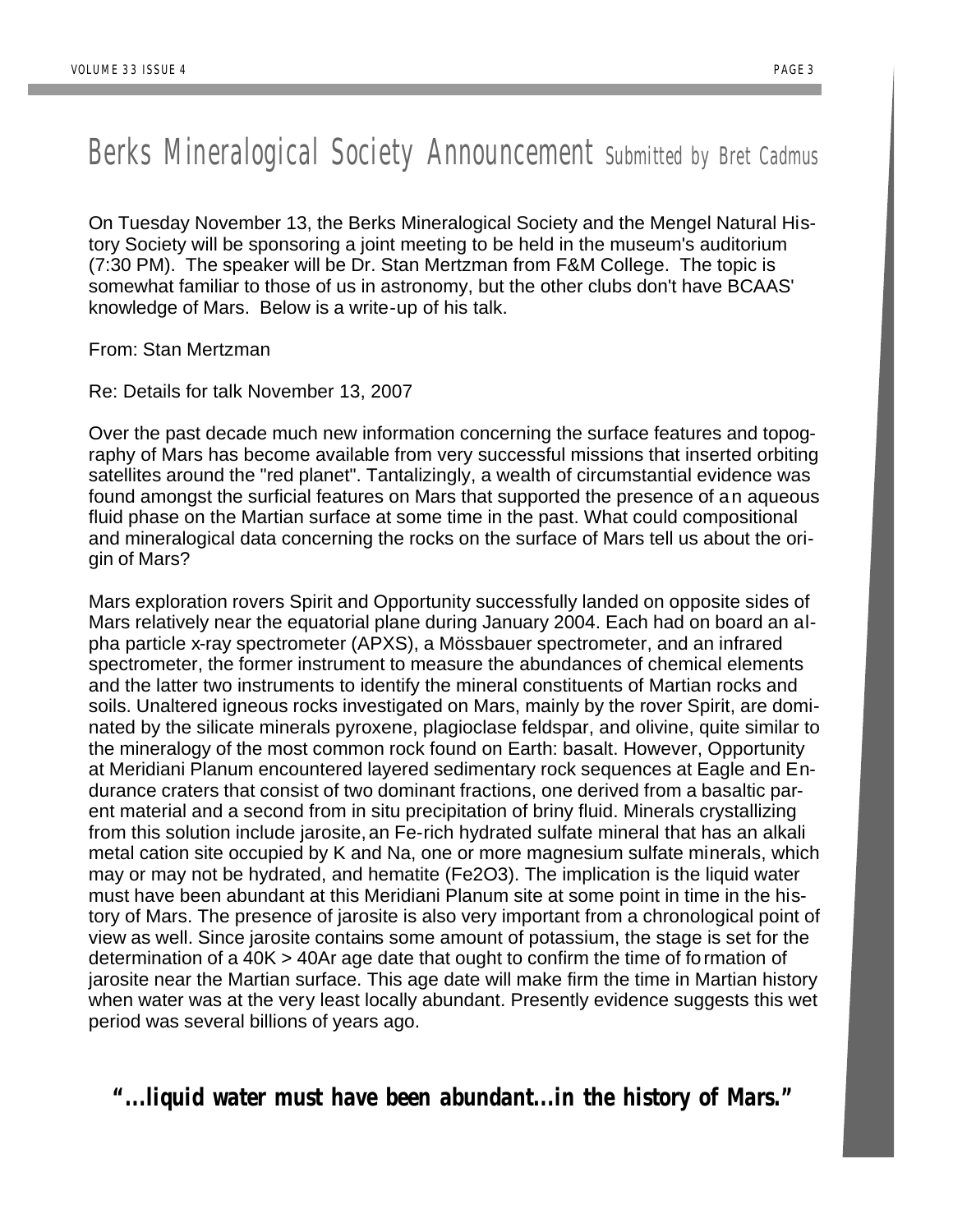## Black Forest Star Party Report Submitted by Dave Brown

 The Black Forest star party, held each September at Pennsylvania's official Dark Sky park , Cherry Springs in Potter County, has become one of the premier events that an amateur astronomer can attend. Nearly 500 people attend, mostly to experience what is arguably the darkest skies on the East coast.

 My trip up there this year included my son Dan, who had not yet visited Cherry Springs. He is no stranger to pristine skies, having been to Vermont and West Virginia on occasion, so he knows what to look for. I was just glad we both could spend the weekend together, and was hopeful that the weather would be good.

 My fears were unfounded, as Thursday night was perfect. Mild temperatures, transparent seeing, and no dew on grass or instruments! Dan and I stood together and soaked up that beautiful Milky Way for a long time before we even looked through the scopes. Globular clusters are one of my favorite objects, and I bagged over a dozen I hadn't seen before, in addition to the usual favorites. Dan was busy snapping away pics with his new digital Rebel camera mounted to our old 6 inch Celestron, and stealing views from all the other BCAAS and LVAAS members camped around us.

 Friday night brought HEAVY rain, but by Saturday afternoon, clear skies were coming. Clouds early broke by 9 pm in time for new targets to capture. Around 11 pm, a fellow 30 feet down from us called out, "I have the Pleadies coming through the trees in my scope, come take a look". I had just came down from the ladder looking at M72, so I walked over to see a fluorite refractor pointed at the tree tops. Peering into it, I saw just part of the cluster above the trees, with the rest poking through them.

 "Well, that is more than just stars, that's ART", I exclaimed. "Exactly!" he said, " observing is seeing the art work of nature". It was only then did I realize that I was looking through the telescope of Al Nagler, master optician from Tele Vue, which produces legendary eyepieces bearing his name.

 Out of courtesy, I asked him if he would like to see M72 in my Dob, which he cheerfully accepted. After seeing that globular in my scope, he said, "This deserves an Ethos!" He hurried off to his eyepiece case, and returned with his latest 13mm lens that offers a stunning 100 degree field of view! Inserting in into the focuser, he was pleased with the results. "The telescope just falls away, not interfering at all with you enjoying the view". After seeing it myself, I couldn't agree more. It was more like looking out a window on the Shuttle than looking in a telescope!

 Then I was asked by him who made the optics in my Dob. Replying that they were Galaxy optics, he made a surprising statement. " You have a fine telescope here, excellent view." Coming from someone like Mr. Nagler, that is quite a compliment.

 Each time I travel up there, I come away with another memorable experience like that. Dan now wants to take his fiancé there , so I know that he enjoyed it as much as I did. You owe it to yourself to go there at least once to see the sky as it should be seen. Make it a point to go, you won't be sorry!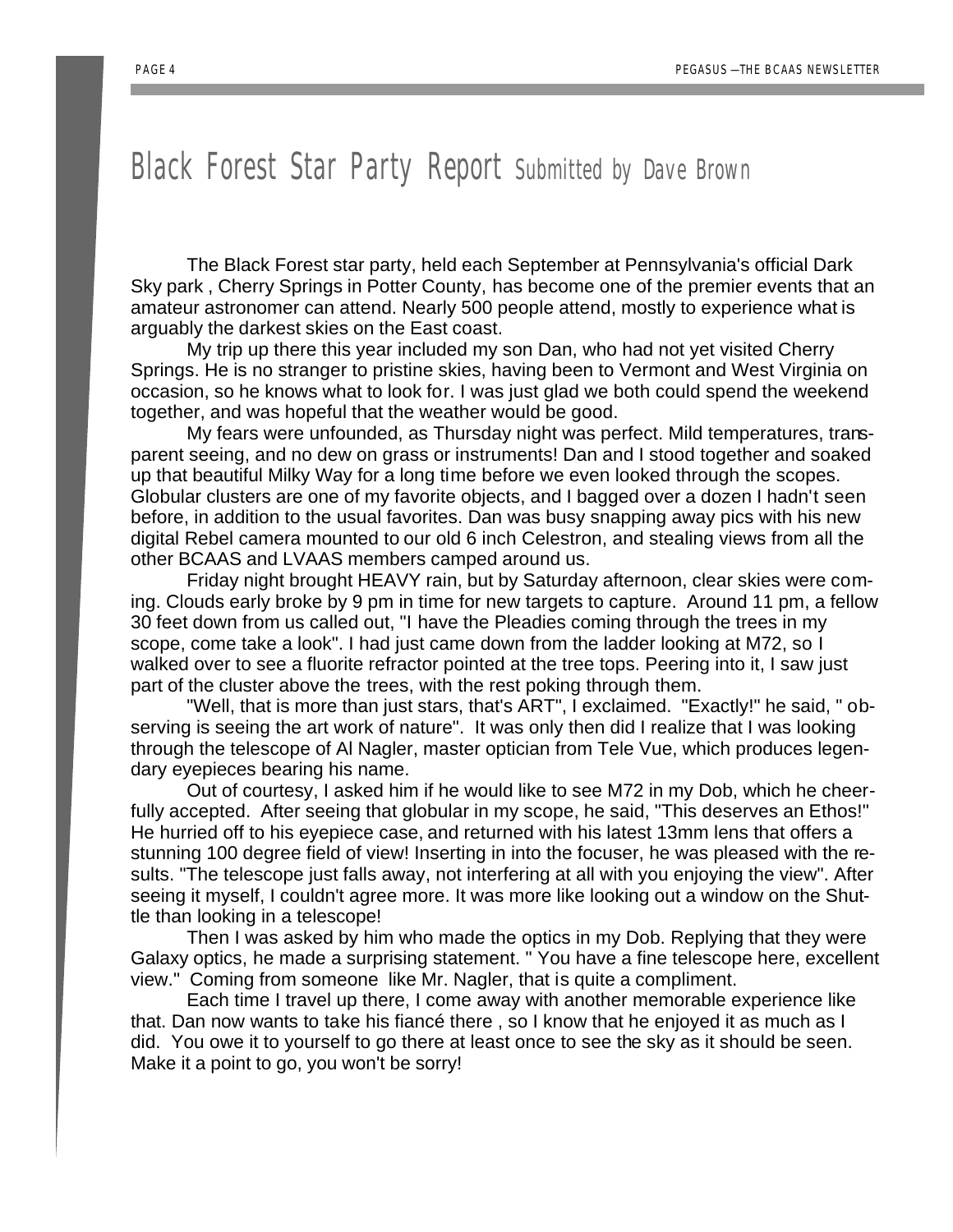# Night Sky Network Update Submitted by Barb Geigle

The newest Night Sky Network Toolkit, "Exploring the Solar System" has arrived!

## *Introduction: Exploring the Solar System*

Amateur astronomers often provide a child with his or her first look through a telescope. Some of our favorite telescope targets to share with the public are the planets of our Solar System. The view of Saturn through the eyepiece can be a life altering experience. This Toolkit is designed to provide tools to show the structure of our Solar System, including models for sizes and distances, to connect what is seen in the sky with where the planets are in relation to Earth. The many NASA missions that explore our Solar System serve as an inspiration to children and adults. This Toolkit provides an introduction to the many ways we can explore, learn, and discover: fly-bys, orbiters, landers, probes, sample returns.

### **Summary of activities and resources:**

**1. Exploring Strange New Worlds:** A team exercise that provides insight into how NASA scientists explore our Solar System. Your visitors become teams of scientists living on a planet orbiting a distant star. They are on the threshold of exploring their own planetary system for the first time. Your club members get to create the planets!

### **2. Solar System Models: Sizes and Distances**

a) "Pocket Solar System": a simple activity to give you an easy way to demonstrate an overview of the approximate distances between the orbits of the planets, the Asteroid Belt, and the Kuiper Belt. b) "Worlds of the Solar System": Scale models of the planets, the asteroid Ceres, the

Kuiper Belt object Pluto, and Earth's Moon. Scaled to a one-meter diameter Sun.

## **3. Exploring Our Solar System:** A banner of our Solar System with

accurately scaled orbits of the naked-eye planets helps dispel the common perceptions that the planets are all in a line, that they all move together, and that it is easy to quickly communicate with spacecraft exploring other planets. Includes handouts and star maps to connect the location of the planets with what we see in the sky.

**4. PowerPoint: Explorers' Guide to the Solar System:** A non-technical introduction to exploring the Solar System - Why we explore, how we explore, and how scientists piece together clues to better understand the worlds of our Solar System.

There are activities in this Toolkit appropriate for ages 7 to adult.

Please contact me if you are interested in learning more, or want a copy of the manual (in PDF form) or training DVD.

**The newest Night Sky Network Toolkit, "Exploring the Solar System" has arrived!**